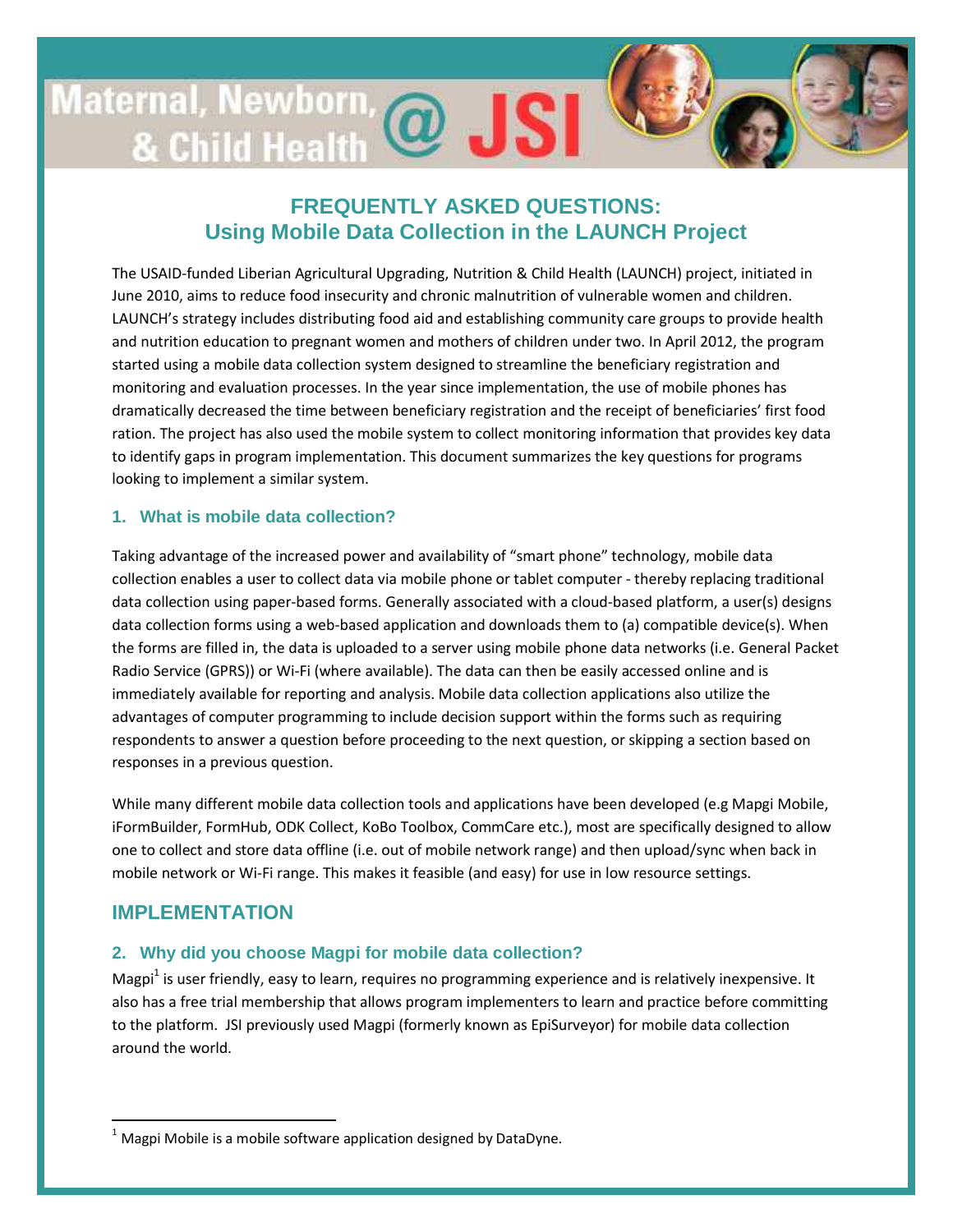In Liberia, both the Rebuilding Basic Health Services (RBHS) and the USAID|DELIVER projects used the program for data collection. This built confidence that the application would be appropriate for the type of data collection envisioned by LAUNCH.

#### **3. What kind of data is LAUNCH collecting using mobile data collection?**

The LAUNCH project is collecting information to register beneficiaries to receive food rations. LAUNCH is also collecting routine monitoring data, such as data on nutritional practices and market prices, and household data, including the annual monitoring surveys.

#### **4. How many questions can be on a form and how many forms can you create?**

A Magpi pro-user (paid) account gives access to an unlimited number of forms, with an unlimited number of questions, and stores an unlimited number of records per year. With a free account on Magpi, one is limited to 20 forms per year, a maximum of 100 questions per form, and can store up to 500 records per form.

#### **5. Who collects the data at LAUNCH?**

The project did not hire any extra staff to collect information with mobile devices. The mobile data collection became a routine part of daily work and the mobile phones became a daily work tool for staff based in field offices.

#### **6. How much time does it take to train staff in mobile data collection?**

The first training for LAUNCH in mobile data collection was four days: two days in the office ("classroom") and two days in the field. Staff using the phones to collect survey data (as opposed to simply registering food aid beneficiaries) received an additional day of training where they learned to use the mobile application and to make sure they were comfortable working with the phones.

## **7. How much time does it take to train staff to design and manage Magpi forms online?**

From the beginning, LAUNCH had one employee (with previous Magpi/EpiSurveyor experience) dedicated to training other project staff in Magpi online platform and providing ongoing support. Designing and managing forms on Magpi is relatively easy to learn but can require general trouble shooting and an initial learning curve. This is especially true when it comes to creating logic skip patterns in new forms and setting up user rights (i.e. who has access to view download, and/or edit the data).

#### **8. What are the challenges in starting the system?**

The baseline levels of phone/computer literacy of staff was varied, but through training everyone involved has been able to learn the technology. This has ensured that they are all entering data consistently.

Another early challenge involved locating "hotspots," network areas with strong network signal (i.e. two bars or more) so data could be transmitted.

An additional challenge for any program which requires staff to use project phones is asset management. Protecting the phones from weather damage, loss, or theft requires forethought and problem solving. LAUNCH instituted strict policies of who can check out the phones and when they are allowed to do so, and provided plastic bags and backpacks to staff so that they could protect the devices with no excuses.

#### **9. How has mobile data collection improved the LAUNCH program?**

Mobile data collection has rapidly improved the use of information by project managers, by accelerating the transfer of information from the field up to the central level, and by relieving previous challenges caused by a lack of computers, slow internet, lost paper forms and slow data entry, It has also allowed central level staff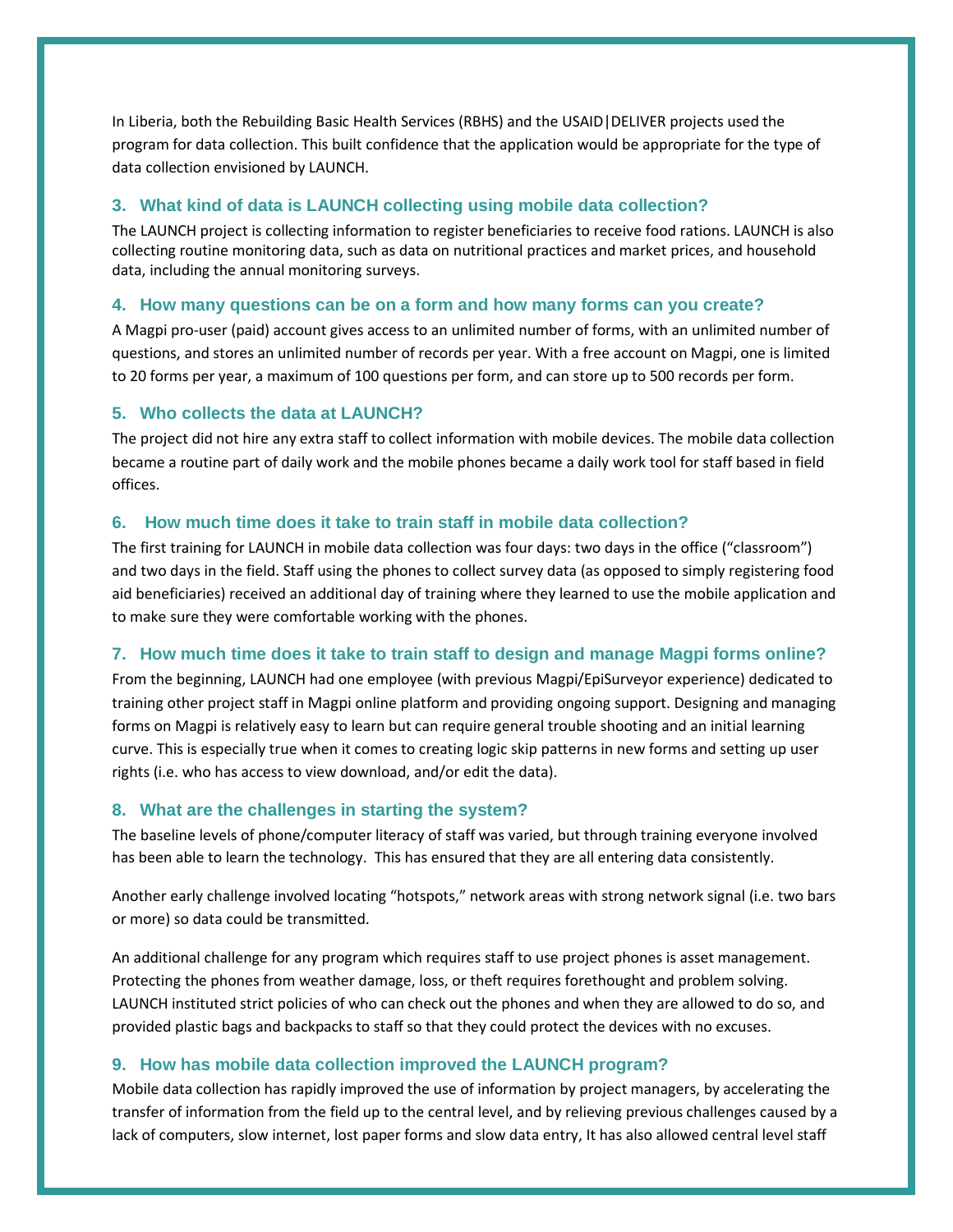to monitor and supervise performance of field staff as they submit data. On the whole, staff report that they enjoy using mobile phones for data collection and that learning a new skill provides new motivation to better perform their reporting tasks. Many field staff using the phones had minimal previous experience with computers and/or email, and they are happy to have this opportunity to become more familiar with technology.

# **10. How has mobile data collection affected data quality?**

Mobile data collection does not remove the need for training and supervision to ensure quality program data. Data is generally cleaner than when generated by paper-based forms for several reasons:

- 1. Computer programming when designing forms During the design of the form, program managers can ensure that responses are filled in properly using the basic programming features available as part of the software. It is possible to limit responses options so only numeric answers will be accepted, or only a single option for multiple choice questions. The software can also be used to create question constraints such as, minimum and maximum values for numeric responses, forcing an answer to the question before advancing to the next one, or programming a question to be skipped based on a particular response in a previous question.
- 2. Direct data entry Since data is entered directly into the mobile phone, mobile data collection removes the need for a separate data entry step. This means that there are fewer people handling the data, no potential for error due to handwriting issues, and no room for further mistakes in the data entry process.
- 3. Real time viewing of data collection Since data is uploaded to the server generally within hours (or at the highest end, a day) of being collected, supervisors are easily able to monitor and quickly identify errors. With the ability to detect errors immediately supervisors can provide feedback while data collectors are still in the field and can make corrections.

An additional benefit of the data collection software is that administers can specify data access privileges to individual staff. Since only those with access can edit or download the data, the mobile data collection tool reduces opportunities for tampering with data and helps ensure integrity of the data.

## **11. How does mobile data collection improve analysis?**

Mobile data collection does not automatically improve analysis. It allows for quick transfer of data, which facilitates timely analysis and feedback. Magpi's online dashboard provides some basic analysis functions, but it is often more useful to take advantage of the ability to export the dataset into Excel, Access, or any statistical package, such as SPSS, for more advanced analysis and interpretation of results.

# **LESSONS LEARNED**

## **12. What phones do you recommend?**

LAUNCH currently uses the Nokia E-63 and E-6 models. These are the phones which have used most frequently by other JSI projects worldwide. Though these phones were state-of-the-art at the time LAUNCH added the mobile data collection component, the Symbian operating system which these Nokia phones use is currently being phased out. For this reason, JSI and many other organizations are switching over to phones that use an Android based operating system. The cost of Android phones is also dropping to a comparable level to that of the Nokias.

In general, its recommended to use phones that are available on the local market, have a relatively large screen and a long battery life. Examples of phones that currently meet these conditions (in Liberia and many